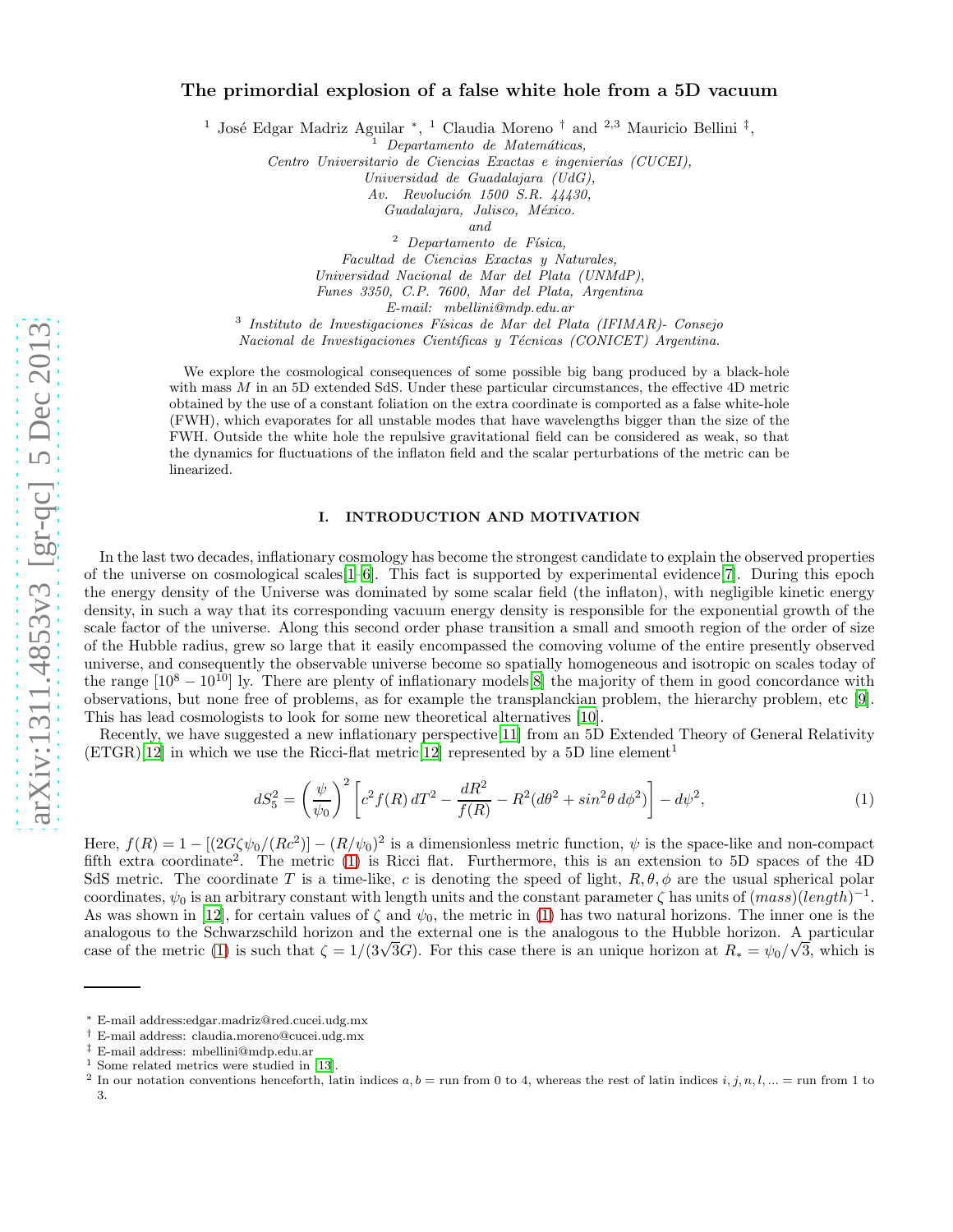false, because  $f(R) \leq 0$  retains its sign for  $R \leq R_*$ . However the metric [\(1\)](#page-0-0) really fails at  $R = 0$ . It can be seen more clear by writing  $f(R)$  in this special case as

$$
f(R) = \left(-\frac{1}{\psi_0^2 R}\right) \left[ \left(R + \frac{2\psi_0}{\sqrt{3}}\right) \left(R - \frac{\psi_0}{\sqrt{3}}\right)^2 \right].
$$
 (2)

Of course the physical domain of interest is  $R > 0$ . It is easy to see that  $F(R_*) = 0$ , but however  $dS_5^2 \leq 0$  has the same signature for  $R \le R_*$ . As was demonstrated in [\[12\]](#page-8-7), the Newtonian induced acceleration in absence of angular moment reads

<span id="page-1-0"></span>
$$
a_c = -\frac{\psi_0}{3\sqrt{3}R^2} + \frac{Rc^2}{\psi_0^2}.
$$
\n(3)

This means that, for the special case  $\zeta = 1/(3\sqrt{3}G)$ , the acceleration [\(3\)](#page-1-0) becomes zero at  $R = R_*$ . Moreover, this acceleration is negative for  $0 < R < R_*$  and positive for  $R > R_*$ . In other words, the metric [\(1\)](#page-0-0) predicts that for  $\zeta = 1/(3\sqrt{3}G)$ , gravitation is repulsive for  $R > R_*$  and attractive for  $R < R_*$ . As we shall see, this has important cosmological consequences. In physical terms, the case we are dealing to study in this work is very important because describes the greatest possible mass which can have a black-hole,  $M = 1/(3\sqrt{3}G)\psi_0$ , in an universe with cosmological constant  $3/\psi_0^2$ . The metric [\(1\)](#page-0-0) is static, however, it can be written on a dynamical coordinate chart  $\{t, r, \theta, \phi, \psi\}$  by implementing the planar coordinate transformation [\[14](#page-8-9)]. For the case  $M = 1/(3\sqrt{3}G)\psi_0$ , the transformations are

$$
R = ar\left[1 + \frac{\psi_0}{6\sqrt{3}ar}\right]^2, \quad T = t + H \int^r dR \frac{R}{f(R)} \left(1 - \frac{2\psi_0}{3\sqrt{3}R}\right)^{-1/2},\tag{4}
$$

 $a(t) = a_0 e^{t/\psi_0}$  being the scale factor. With this transformation the line element [\(1\)](#page-0-0) reads

<span id="page-1-2"></span>
$$
dS_5^2 = \left(\frac{\psi}{\psi_0}\right)^2 \left[ F(\tau, r) d\tau^2 - J(\tau, r) (dr^2 + r^2 (d\theta^2 + \sin^2 \theta d\phi^2)) \right] - d\psi^2,\tag{5}
$$

where  $\tau$  is the conformal time,  $d\tau = a^{-1}(\tau)dt$  and  $a(\tau) = -\psi_0/\tau$ . Furthermore, the metric functions  $F(\tau, r)$  and  $J(\tau, r)$  are given by

<span id="page-1-3"></span>
$$
F(\tau,r) = a^2(\tau) \left[ 1 - \frac{\psi_0}{6\sqrt{3}a(\tau)r} \right]^2 \left[ 1 + \frac{\psi_0}{6\sqrt{3}a(\tau)r} \right]^{-2}, \quad J(\tau,r) = a^2(\tau) \left[ 1 + \frac{\psi_0}{6\sqrt{3}a(\tau)r} \right]^4.
$$
 (6)

The constant Hubble parameter satisfies

$$
H = \frac{1}{\psi_0} = a^{-2} \frac{da}{d\tau}.
$$
 (7)

The acceleration  $a_c$ , can be written in terms of the new coordinates r and  $\tau$ 

<span id="page-1-1"></span>
$$
a_c(r,\tau) = \frac{324\sqrt{3}r^2\tau - 1944r^3 - 215\sqrt{3}\tau^3 - 54r\tau^2}{6\psi_0\tau(\sqrt{3}\tau - 18r)^2}.
$$
\n(8)

The physical distance for which the acceleration [\(8\)](#page-1-1) becomes null, which provide us the size of the FWH in a comoving frame, is

$$
D_{wh} = a(\tau_{wh}) r_{wh} = \frac{5\sqrt{3}}{18} \psi_0,
$$
\n(9)

so that  $a_c(D_{wh}) = 0$ . The wavenumber corresponding to the scales  $D_{wh}$  is

$$
k_{wh} = \left[\frac{2\pi}{D_{wh}}\right] \left[\frac{2D_{wh}}{2D_{wh} + \frac{\psi_0}{3\sqrt{3}}}\right]^2,
$$
\n(10)

give us the wavelength related to  $k_{wh}$ 

$$
\lambda_{wh} = \frac{2\pi}{k_{wh}} \simeq 0.6928 \,\psi_0 > R_* \simeq 0.577 \,\psi_0. \tag{11}
$$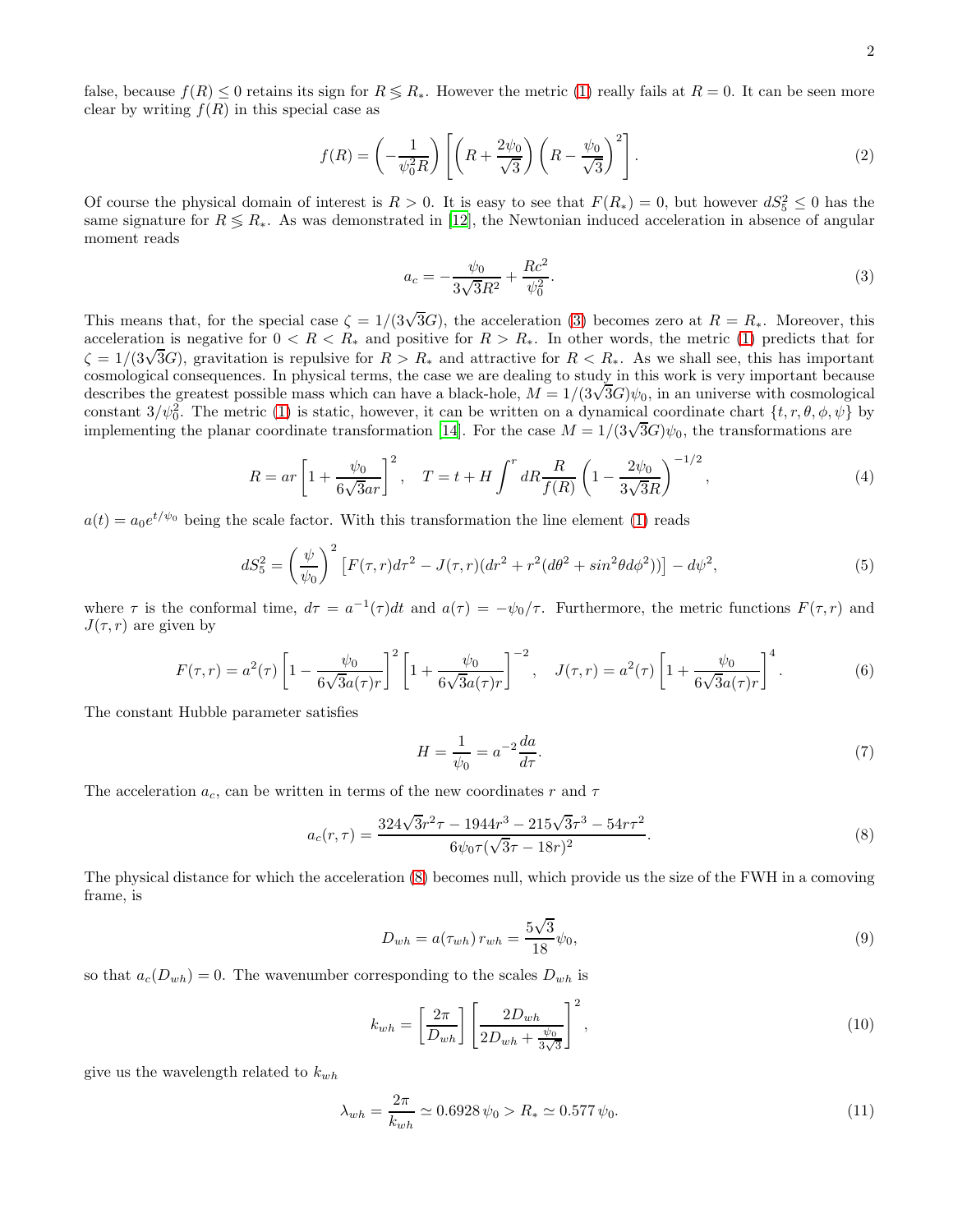Notice that for the largest mass M the modes with wavelength bigger than  $\lambda_{wh}$  are unstable and these modes are larger than the horizon radius  $R_* = \psi_0 / \sqrt{3}$ . However, because  $R_*$  is not a true causal horizon [i.e., because  $f(R \le R_*) < 0$ has the same signature at both sizes of this horizon  $R_*$ .

From the gravitational point of view we see that for physical wavelengths:  $\lambda > \lambda_{wh}$  the universe is repulsive and suffers an accelerated expansion, but for  $\lambda < \lambda_{wh}$  it is collapsing. Physical distances with wavelengths in the range  $\lambda_{wh} < \lambda < \psi_0$  are commonly known as cosmological scales and distances with wavelengths in the range  $0 < \lambda < \lambda_{wh}$ are known as astrophysical scales. These scales we shall refer as the inner of the FWH.

In this work we shall study the cosmological consequences of some possible big bang produced by a black-hole with mass M in a 5D extended SdS metric [\(5\)](#page-1-2). Under these particular circumstances, the effective 4D metric obtained by the use of a foliation  $\psi = \psi_0 = 1/H$  is comported as a false white-hole, which is repulsing all matter which is with  $\lambda > \lambda_{wh}$  and attract modes with  $\lambda < \lambda_{wh}$ . The paper is organized as follows: in Sect. II we develop the 5D dynamics of the scalar field fluctuations of the metric and the inflaton field in the weak-field approximation. In Sect. III we explore the effective 4D dynamics of these fields, by using a semiclassical approximation for the inflaton field. Furthermore, we calculate the squared field fluctuations for the quantum inflaton fluctuations and metric fluctuations. These spectrums are valid outside the FWH. Finally, in Sect. IV we give some final comments.

# II. 5D WEAK-FIELD LIMIT OF THE INFLATION AND METRIC FLUCTUATIONS

In order to consider a 5D vacuum on the 5D Ricci flat metric [\(5\)](#page-1-2), we shall consider a non-massive scalar field  $\varphi(x^a)$ which is free of interactions. Its dynamics can be derived from the action [\[12\]](#page-8-7)

<span id="page-2-0"></span>
$$
^{(5)}S = \int \sqrt{g_5} \left[ \frac{^{(5)}R}{16\pi G} - \frac{1}{2} g^{ab} \varphi_{,a} \varphi_{,b} \right] d^4x \, d\psi, \tag{12}
$$

where <sup>(5)</sup>R is the Ricci scalar,  $g_5$  is the determinant of the metric [\(5\)](#page-1-2) and G is the gravitational constant. The energy-momentum tensor:  $^{(5)}T_{ab} = 2 \frac{\delta \mathcal{L}}{\delta g^{ab}} - g_{ab} \mathcal{L}$ , derived from the action [\(12\)](#page-2-0), reads

$$
^{(5)}T_{ab} = \varphi_{,a}\varphi_{,b} - \frac{1}{2}g_{ab}\varphi_{,c}\varphi^{,c},\tag{13}
$$

which is obviously symmetric. The dynamics of the scalar field  $\varphi$  derived from the action [\(12\)](#page-2-0).

We consider the scalar metric fluctuations  $\Phi(\tau, r, \theta, \phi, \psi)$ . In cartesian coordinates this perturbed line element in the weak-field limit, is

<span id="page-2-2"></span>
$$
dS_5^2\big|_{pert} = \left(\frac{\psi}{\psi_0}\right)^2 \left[F(\tau, x, y, z)\left[1 + 2\Phi\right]d\tau^2 - J(\tau, x, y, z)\left[1 - 2\Phi\right]\delta_{ij}dx^i dx^j\right] - d\psi^2,\tag{14}
$$

being now  $\Phi = \Phi(\tau, x, y, z, \psi)$ . On sufficiently large scales the following condition is satisfied:

$$
\frac{\psi_0}{6\sqrt{3}a(\tau)r} \ll 1,\tag{15}
$$

where  $r_H$  denotes the value of the radial coordinate at the horizon entry and the conformal time  $\tau$  is related to the scale factor by the expression  $a(\tau) = -\psi_0/\tau$ , so that the constant Hubble parameter satisfies

$$
H = \frac{1}{\psi_0} = a^{-2} \frac{da}{d\tau}.
$$
\n(16)

On the other hand, one can define the function  $\mathcal{H} = \dot{a}/a = -1/\tau$ . On very large scales, when the weak-field limit holds, the functions  $F(\tau, r)$  and  $J(\tau, r)$  become independent of spatial coordinates [see eqs. in [\(6\)](#page-1-3)], so that

$$
F(\tau,r)|_{\frac{\psi_0}{6\sqrt{3}a(\tau)r}\ll 1} \to a^2(\tau), \qquad J(\tau,r)|_{\frac{\psi_0}{6\sqrt{3}a(\tau)r}\ll 1} \to a^2(\tau), \tag{17}
$$

and the metric [\(5\)](#page-1-2) describes an universe which is nearly 3D spatially homogeneous and isotropic. In this limit case, the equation of motion for  $\varphi$  can be linearized with respect to  $\Phi$ 

<span id="page-2-1"></span>
$$
\ddot{\varphi} - (2\mathcal{H} - 4\dot{\Phi})\dot{\varphi} - (1 + 4\Phi)\nabla^2\varphi + \left(\frac{\psi}{\psi_0}\right)^2 a^2 \left[ \left(2\dot{\Phi} - \frac{4}{\psi}\right)\dot{\varphi} - (1 + 2\Phi)\dot{\varphi} - \frac{8}{\psi}\Phi\dot{\varphi} \right] = 0.
$$
 (18)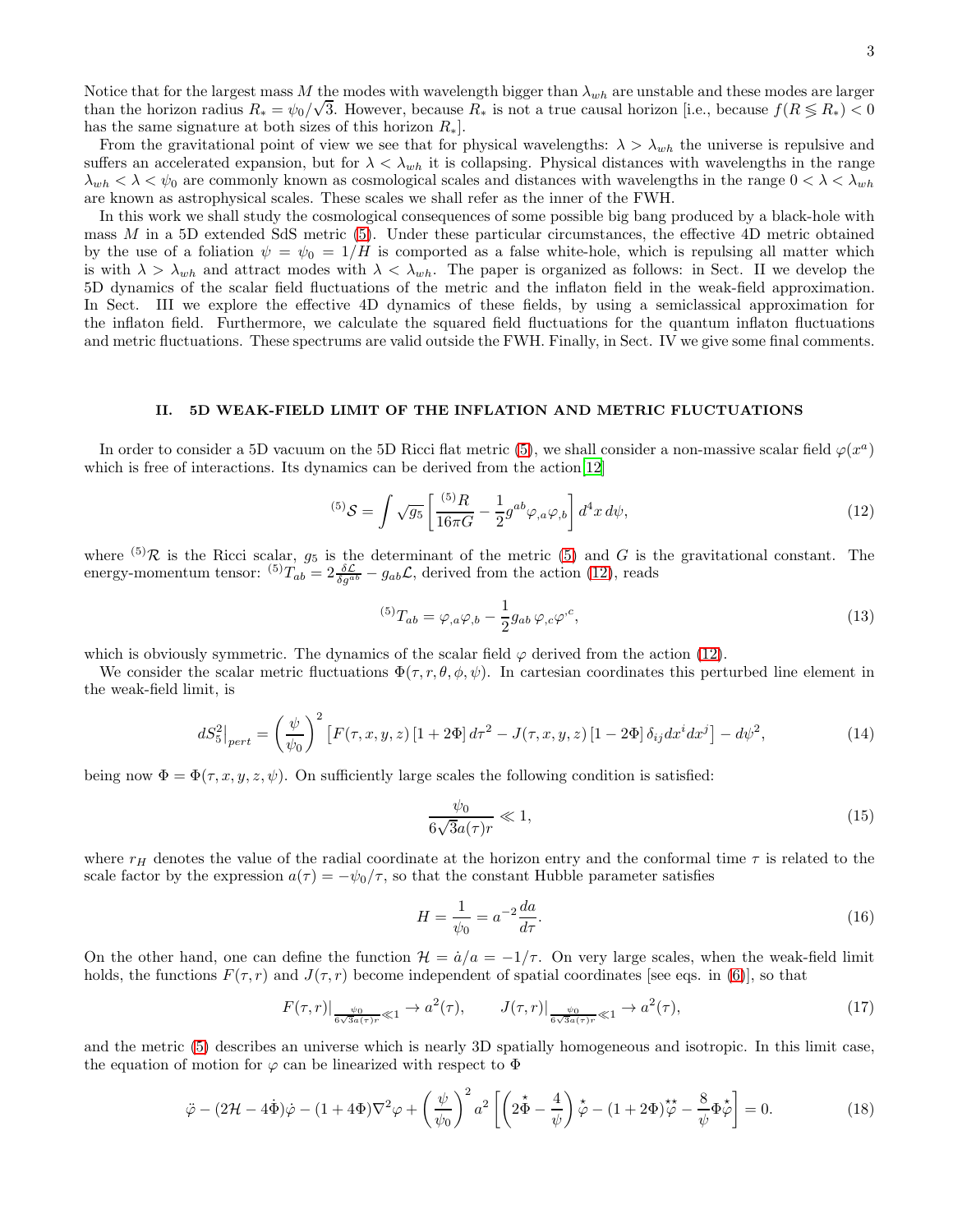Since now we are dealing with lineal equations of motion for  $\Phi$  and  $\varphi$  one can use a semi-classical approximation for  $\varphi: \varphi(\tau, x, y, z, \psi) = \varphi_b(\tau, \psi) + \delta \varphi(\tau, x, y, z, \psi)$ . From the equation [\(18\)](#page-2-1), we obtain separately the dynamics for both, the background part of the field  $\varphi_b$  and the quantum fluctuations  $\delta\varphi$ 

<span id="page-3-1"></span>
$$
\ddot{\varphi}_b + 2\mathcal{H}\dot{\varphi}_b - \left(\frac{\psi}{\psi_0}\right)^2 a^2 \left[\frac{4}{\psi}\dot{\varphi}_b + \ddot{\varphi}_b\right] = 0, \tag{19}
$$

$$
\ddot{\delta\varphi} + 2\mathcal{H}\dot{\delta\varphi} - \nabla^2 \delta\varphi - \left(\frac{\psi}{\psi_0}\right)^2 a^2 \left[\frac{4}{\psi}\dot{\delta\varphi} + \dot{\delta\varphi}\right] \n- 4\dot{\varphi}_b \dot{\Phi} + \left(\frac{\psi}{\psi_0}\right)^2 a^2 \left[2\dot{\zeta}_b \dot{\Phi} - \left(\frac{8}{\psi}\dot{\zeta}_b + 2\dot{\zeta}_b\right)\Phi\right] = 0.
$$
\n(20)

On the other hand, the background (diagonal) Einstein equations are

<span id="page-3-2"></span>
$$
3\mathcal{H}^2 - \frac{3a^2}{\psi_0^2} = \frac{\kappa_5}{2} \left[ \dot{\varphi}_b^2 + \left( \frac{\psi}{\psi_0} \right)^2 a^2 \dot{\varphi}_b^2 \right],
$$
 (21)

$$
-\mathcal{H}^2 - 2\dot{\mathcal{H}} + \frac{3a^2}{\psi_0^2} = \frac{\kappa_5}{2} \left[ \dot{\varphi}_b^2 - \left( \frac{\psi}{\psi_0} \right)^2 a^2 \dot{\varphi}_b^2 \right],
$$
 (22)

$$
-3(\mathcal{H}^2 + \dot{\mathcal{H}}) + \frac{6a^2}{\psi_0^2} = \frac{\kappa_5}{2} \left[ \dot{\varphi}_b^2 + \left( \frac{\psi}{\psi_0} \right)^2 a^2 \dot{\varphi}_b^2 \right],
$$
\n(23)

while that the linearized fluctuated diagonal Einstein equations are

<span id="page-3-0"></span>
$$
- 6\mathcal{H}\dot{\Phi} + 2\nabla^2\Phi + 3a^2 \left[ \left( \frac{\psi}{\psi_0} \right)^2 \dot{\Phi} + \frac{4\psi}{\psi_0^2} \dot{\Phi} - \frac{2}{\psi_0^2} \Phi \right]
$$

$$
= \kappa_5 \left[ \dot{\varphi}_b \delta \dot{\varphi} + \left( \frac{\psi}{\psi_0} \right)^2 a^2 \left( \dot{\varphi}_b \dot{\delta \varphi} + \dot{\varphi}_b^2 \Phi \right) \right],
$$
(24)

$$
2\ddot{\Phi} + 6\mathcal{H}\dot{\Phi} + a^2 \left[ \frac{6}{\psi_0^2} \Phi - \left( \frac{\psi}{\psi_0} \right)^2 \dot{\Phi} - \frac{4\psi}{\psi_0^2} \dot{\Phi} \right]
$$
  
=  $\kappa_5 \left[ \dot{\varphi}_b \dot{\delta} \varphi - \left( \frac{\psi}{\psi_0} \right)^2 a^2 \left( \dot{\tilde{\phi}}_b \dot{\tilde{\phi}} \varphi + \dot{\tilde{\phi}}_b^2 \Phi \right) \right],$  (25)

$$
3(\ddot{\Phi} + 4\mathcal{H}\dot{\Phi}) - \nabla^2 \Phi + \frac{6a^2}{\psi_0^2} \left(2\Phi - \psi \dot{\Phi}\right)
$$
  
=  $\kappa_5 \left[\dot{\varphi}_b \dot{\delta\varphi} + \left(\frac{\psi}{\psi_0}\right)^2 a^2 \left(\dot{\varphi}_b \dot{\delta\varphi} + \dot{\varphi}_b^2 \Phi\right)\right].$  (26)

On the other hand, linearizing the non-diagonal field Einstein equations, we obtain

<span id="page-3-3"></span>
$$
2\left(\mathcal{H}\Phi_{,i}+\dot{\Phi}_{,i}\right) = \kappa_5\dot{\varphi}_b\delta\varphi_{,i},\tag{27}
$$

$$
6\mathcal{H}\dot{\Phi} + 3\dot{\Phi} = \kappa_5 \left( \dot{\varphi}_b \dot{\delta\varphi} + \dot{\delta\varphi}\dot{\varphi}_b \right),\tag{28}
$$

$$
\stackrel{\star}{\Phi}_{,i} = \kappa_5 \stackrel{\star}{\varphi}_b \delta \varphi_{,i}.\tag{29}
$$

The dynamics of the field  $\Phi$  can be described in terms of the scalar field fluctuations  $\delta\varphi$  using a linear combination of the equations [\(24\)](#page-3-0)-[\(26\)](#page-3-0)

<span id="page-3-4"></span>
$$
\ddot{\Phi} + \frac{9}{2} \mathcal{H} \dot{\Phi} - \frac{1}{2} \nabla^2 \Phi + a^2 \left[ \frac{9}{2 \psi_0^2} \Phi + \frac{\psi}{\psi_0^2} \dot{\Phi} + \frac{7}{4} \left( \frac{\psi}{\psi_0} \right)^2 \dot{\Phi} \right]
$$
\n
$$
= \frac{\kappa_5}{4} \left[ \dot{\varphi}_b \dot{\delta \varphi} + 9 \left( \frac{\psi}{\psi_0} \right)^2 a^2 \left( \dot{\varphi}_b \dot{\delta \varphi} + \dot{\varphi}_b^2 \Phi \right) \right].
$$
\n(30)

Notice that in general the quantum fluctuations  $\delta\varphi$  act as a source of scalar metric fluctuations  $\Phi$ .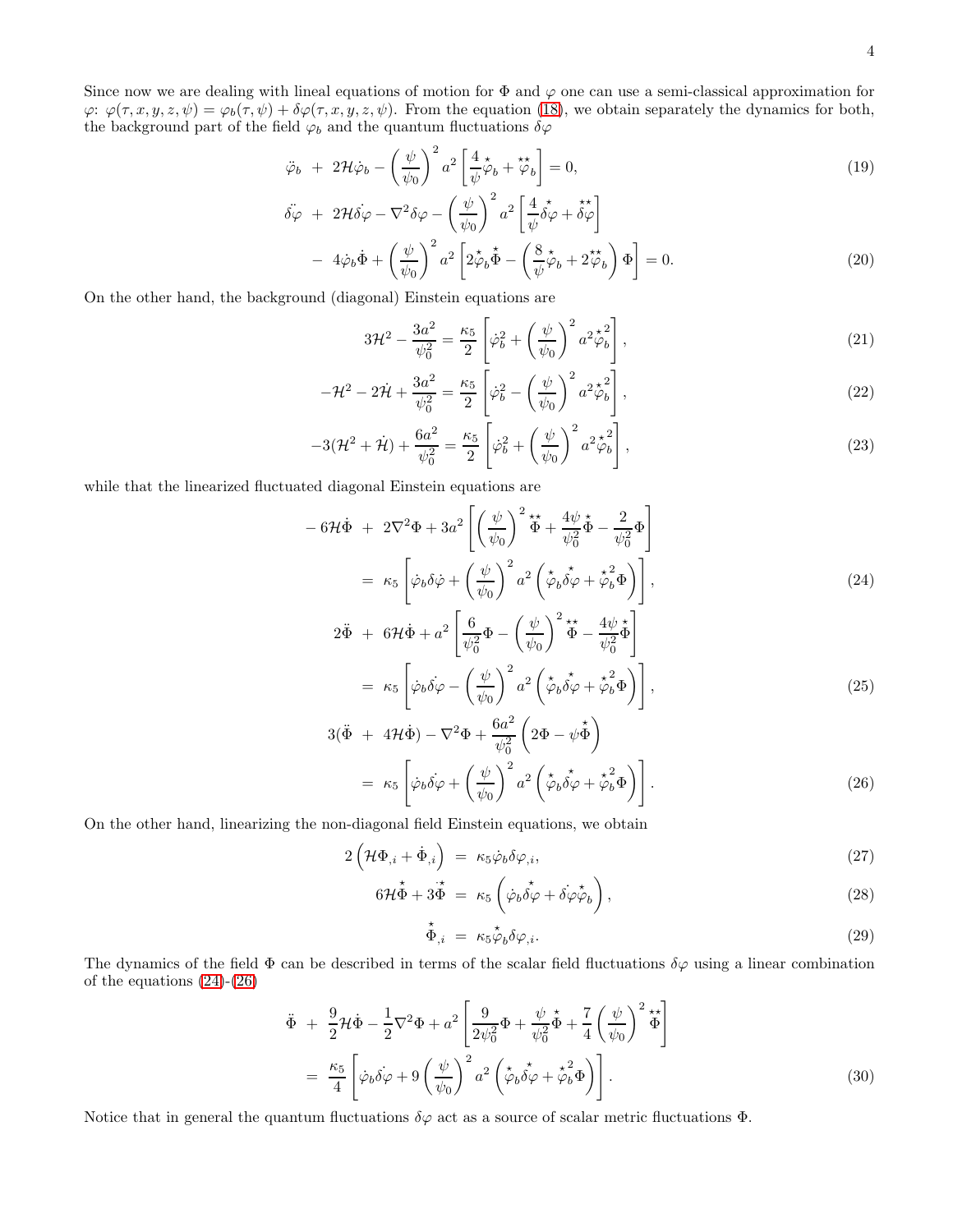# III. INDUCED 4D DYNAMICS OUTSIDE THE FWH IN THE WEAK FIELD LIMIT

In order to obtain the dynamics for both,  $\Phi$  and  $\varphi$  on the effective 4D universe, we shall assume that the 5D spacetime can be foliated by a family of hypersurfaces  $\Sigma : \psi = constant$ . Our 4D universe will be here represented by a generic hypersurface  $\Sigma_0$ :  $\psi = \psi_0$ . Thus, on every leaf member of the family, the line element induced by [\(5\)](#page-1-2) has the form

$$
ds_4^2 = F(\tau, r)d\tau^2 - J(\tau, r)[dr^2 + r^2(d\theta^2 + \sin^2\theta \, d\phi^2)],
$$
\n(31)

with  $F(\tau, r)$  and  $J(\tau, r)$  given by [\(6\)](#page-1-3).

In the weak-field limit, the 5D perturbed line element in cartesian coordinates [\(14\)](#page-2-2), induces on the hypersurface  $\Sigma_0$  the effective 4D line element

$$
ds_4^2|_{pert} = F(\tau,\bar{x})\left[1+2\Omega(\tau,\bar{x})\right]d\tau^2 - J(\tau,\bar{x})\left[1-2\Omega(\tau,\bar{x})\right]\delta_{ij}dx^idx^j,
$$
\n(32)

where  $\Omega(\tau,\bar{x}) \equiv \Phi(\tau,x,y,z,\psi_0)$  describes the 4D scalar metric fluctuations induced on  $\Sigma_0$ .

The 5D action [\(12\)](#page-2-0) induces on our 4D spacetime the effective action

$$
^{(4)}\mathcal{S}_{eff} = \int d^4x \sqrt{g_4} \left[ \frac{^{(4)}R}{16\pi G} - \frac{1}{2} g^{\mu\nu} \bar{\varphi}_{,\mu} \bar{\varphi}_{,\nu} + V(\bar{\varphi}) \right], \tag{33}
$$

where  $g_4$  is the determinant of the 4D induced metric, which for the background reads  $\bar{g}_4 = -FJ^3$  while for the perturbed metric  $g_4^{(p)} = -F J^3 (1 + 2\Omega)(1 - 2\Omega)^3$ . In the linear approximation, the 4D Ricci scalar curvature <sup>(4)</sup>R is given by

$$
^{(4)}R = \frac{2}{a^2} \left[ 3\left(\mathcal{H}^2 + \dot{\mathcal{H}}\right) + \nabla^2 \Omega - 6\Omega \left(\mathcal{H}^2 + \dot{\mathcal{H}}\right) - 3\left(4\mathcal{H}\dot{\Omega} + \ddot{\Omega}\right) \right],\tag{34}
$$

and the induced  $4D$  effective potential  $V$  has the form

$$
V(\bar{\varphi}) = -\frac{1}{2}g^{\psi\psi} \left(\frac{\partial\varphi}{\partial\psi}\right)^2 \bigg|_{\psi=\psi_0}.
$$
\n(35)

Thus, let us use the semiclassical approximation:  $\bar{\varphi}(\tau, \vec{x}) = \bar{\varphi}_b(\tau) + \delta \bar{\varphi}(\tau, \vec{x})$ , where  $\bar{\varphi}_b(\tau) \equiv \bar{\varphi}_b(\tau, \psi)|_{\psi = \psi_0}$  is the background 4D inflaton field and  $\delta\bar{\varphi}(\tau, \vec{x}) \equiv \delta\bar{\varphi}(\tau, \vec{x}, \psi)|_{\psi = \psi_0}$  stands for the 4D inflaton field quantum fluctuations. In our analysis the fields  $\Omega$  and  $\bar{\varphi}$  are semi-classical fields, so they are constituted by a classical part plus a quantum part. To study the dynamics of the former, a standard quantization procedure will be implemented. To do it, we shall impose the commutation relations

<span id="page-4-0"></span>
$$
\left[\bar{\varphi}(\tau,\vec{x}),\Pi_{(\bar{\varphi})}^{0}(\tau,\vec{x}')\right] = i\delta^{(3)}(\vec{x}-\vec{x}'),\quad \left[\Omega(\tau,\vec{x}),\Pi_{(\Omega)}^{0}(\tau,\vec{x}')\right] = i\delta^{(3)}(\vec{x}-\vec{x}'),\tag{36}
$$

where  $\vec{x}$  is denoting the 3D vector position in cartesian coordinates. Due to the fact that the conjugate momentum to  $\bar{\varphi}$  and  $\Omega$  [calculated on the background metric with determinant  $\bar{g}_4 = -F J^3$ ], are respectively given by  $\Pi_{(\bar{\varphi})}^0 =$  $\sqrt{-\bar{g}_4}F^{-1}\dot{\bar{\varphi}}$  and  $\Pi_{(\Omega)}^0 = [12/(16\pi G)]a^{-2}(3\dot{\Omega} - 2\mathcal{H})\sqrt{-\bar{g}_4}$ , the expressions [\(36\)](#page-4-0) yield

$$
[\bar{\varphi}(\tau,\vec{x}), \dot{\bar{\varphi}}(\tau,\vec{x}')] = \frac{iF}{\sqrt{-\bar{g}_4}} \delta^{(3)}(\vec{x}-\vec{x}'), \quad \left[\Omega(\tau,\vec{x}), \dot{\Omega}(\tau,\vec{x}')\right] = i\frac{4\pi G a^2}{9\sqrt{-\bar{g}_4}} \delta^{(3)}(\vec{x}-\vec{x}'). \tag{37}
$$

#### A. 4D classical dynamics of the inflaton field

Taking this into account, the evaluation of equation [\(19\)](#page-3-1) on  $\Sigma_0$  yields

<span id="page-4-1"></span>
$$
\ddot{\varphi}_b + 2\mathcal{H}\dot{\varphi}_b + a^2 m^2 \bar{\varphi}_b = 0,\tag{38}
$$

where we have used the relation:  $[(4/\psi)\phi_b + \phi_b]_{\psi=\psi_0} = -m^2\bar{\varphi}_b$ , such that m is a separation constant. The background field  $\bar{\varphi}$  must obey the Friedmann-like equation

<span id="page-4-2"></span>
$$
\left(\frac{\partial \bar{\varphi}_b}{\partial \tau}\right)^2 + a^2 \left(\frac{\partial \varphi_b}{\partial \psi}\right)^2_{\psi = \psi_0} = 0.
$$
\n(39)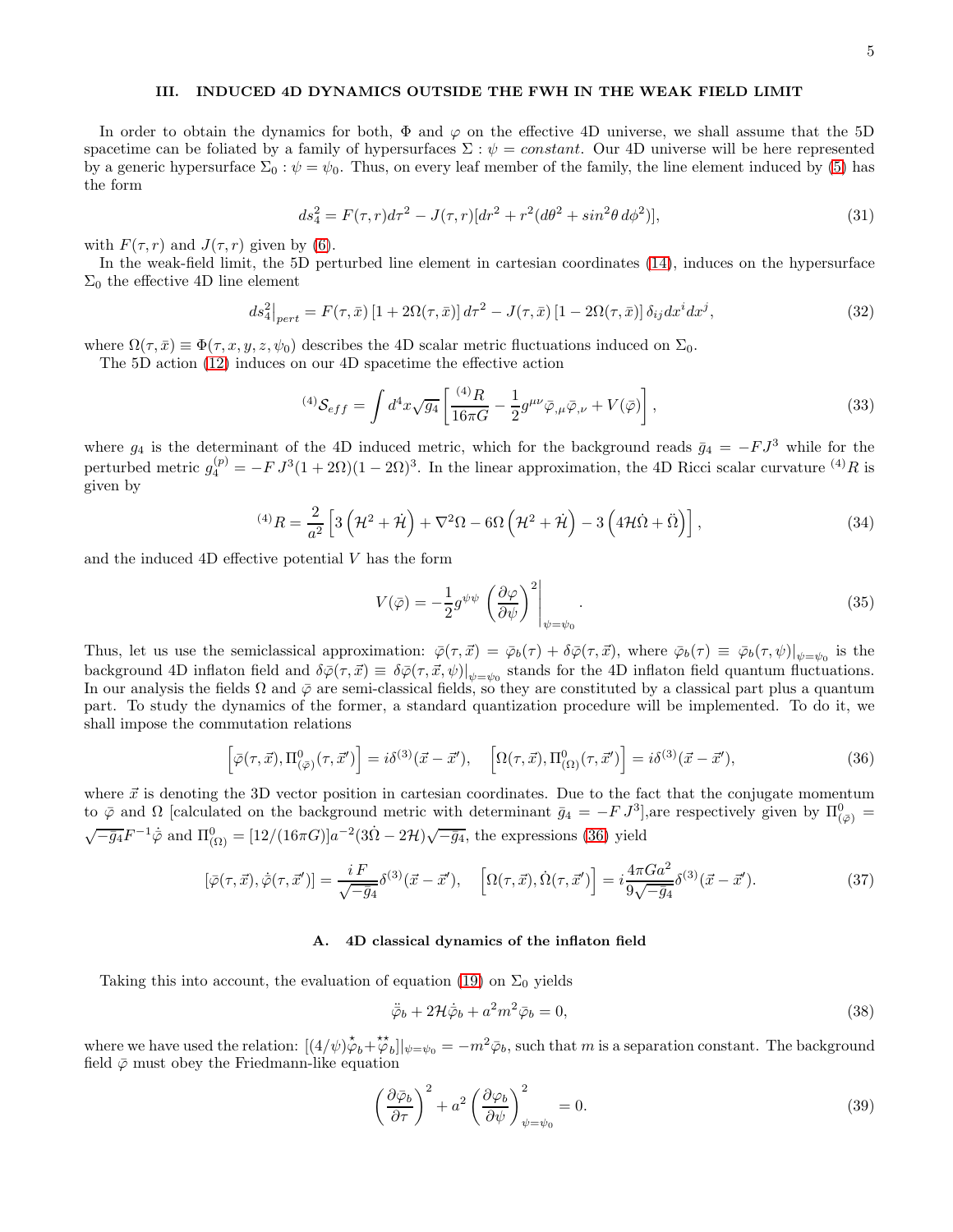A particular solution of [\(38\)](#page-4-1), which also is satisfied when inflation begins, are the slow rolling conditions:  $\partial \bar{\varphi}_b / \partial \tau = 0$ , where necessarily  $m = 0$ . Using this solution in [\(39\)](#page-4-2), it yields  $\bar{\varphi}_b = 0$ . It means that all the energy density on the 4D hypersurface is induced geometrically by the foliation  $\psi = \psi_0 = 1/H$ , because the background energy density related to the background inflaton field is null. This is an important difference with respect to de Sitter models in standard 4D inflationary models[\[6\]](#page-8-1) in which the background energy density is given by the potential. In our case, as can be seen from Eqs. [\(21,22\)](#page-3-2), [23\)](#page-3-2), the right side of these eqs. are zero. Hence, the pressure and energy density being geometrically induced by the foliation:

$$
\mathcal{H}^2 = \frac{a^2}{\psi_0^2},\tag{40}
$$

$$
\mathcal{H}^2 + 2\dot{\mathcal{H}} = \frac{3a^2}{\psi_0^2},\tag{41}
$$

$$
(\mathcal{H}^2 + \dot{\mathcal{H}}) = \frac{2a^2}{\psi_0^2},\tag{42}
$$

from which we obtain

<span id="page-5-0"></span>
$$
\left(\frac{\mathcal{H}}{a}\right)^2 = \frac{1}{\psi_0^2} = \frac{\dot{\mathcal{H}}}{a}.
$$
\n(43)

Furthermore, the background induced 4D scalar curvature  $(4)\bar{\mathcal{R}}$  is

<span id="page-5-1"></span>
$$
^{(4)}\bar{\mathcal{R}} = \frac{2}{a^2} \left[ 3\left(\mathcal{H}^2 + \dot{\mathcal{H}}\right) \right],\tag{44}
$$

Using the eq. [\(43\)](#page-5-0) in [\(44\)](#page-5-1), we obtain the background induced scalar curvature

$$
^{(4)}\bar{\mathcal{R}} = \frac{12}{\psi_0^2},\tag{45}
$$

which is the exact expression that can be obtained in  $STM[15]$  $STM[15]$  theory for a de Sitter expansion from the expression

$$
^{(4)}\bar{\mathcal{R}} = -\frac{1}{4} \left[ \bar{g}_{,4}^{\mu\nu} \bar{g}_{\mu\nu,4} + (\bar{g}^{\mu\nu} \bar{g}_{\mu\nu,4})^2 \right],
$$
\n(46)

where  $\bar{g}_{\mu\nu}$  denotes the background components of the tensor metric.

### B. 4D scalar metric fluctuations spectrum

After working with the equations [\(28\)](#page-3-3), [\(29\)](#page-3-3) and [\(30\)](#page-3-4), we find that the scalar metric fluctuations  $\Omega$  on  $\Sigma_0$  obey the equation

<span id="page-5-2"></span>
$$
\ddot{\Omega} + \frac{9}{2} \mathcal{H} \dot{\Omega} - \frac{1}{2} \nabla^2 \Omega + \left[ \frac{9}{2} a^2 H^2 + \lambda^2 \right] \Omega = 0. \tag{47}
$$

Here, we have used  $\{(\psi/\psi_0^2 - 9/\psi)\dot{\Phi} + [(\frac{7}{4})(\psi/\psi_0)^2 - 9/4]\dot{\Phi}\}_{\psi=\psi_0} = \lambda^2 \Omega$ , where  $\lambda$  is a separation constant with mass units. Now it can be shown that equation [\(27\)](#page-3-3), evaluated on  $\Sigma_0$ , leads to the condition  $\dot{\Omega} = -\mathcal{H}\Omega$ . Using this last condition in equation [\(47\)](#page-5-2), we obtain

<span id="page-5-3"></span>
$$
\ddot{\Omega} + 2\mathcal{H}\dot{\Omega} - \frac{1}{2}\nabla^2\Omega + \left[a^2H^2 + \lambda^2\right]\Omega = 0.
$$
\n(48)

If we introduce the auxiliary field  $\chi(\tau,\bar{r})$ , through the formula  $\Omega(\tau,\bar{r}) = e^{-\int \mathcal{H}(\tau)d\tau}\chi(\tau,\bar{r})$ , the equation [\(48\)](#page-5-3), becomes

<span id="page-5-5"></span>
$$
\ddot{\chi} - \frac{1}{2}\nabla^2 \chi + \left(\lambda^2 - \dot{\mathcal{H}}\right)\chi = 0.
$$
\n(49)

The field  $\chi$ , can be expanded in terms of the Fourier modes

<span id="page-5-4"></span>
$$
\chi(\tau,\bar{r}) = \frac{1}{(2\pi)^{3/2}} \int d^3k \left[ a_k e^{i\bar{k}\cdot\bar{r}} \xi_k(\tau) + a_k^{\dagger} \xi_k^*(\tau) \right],\tag{50}
$$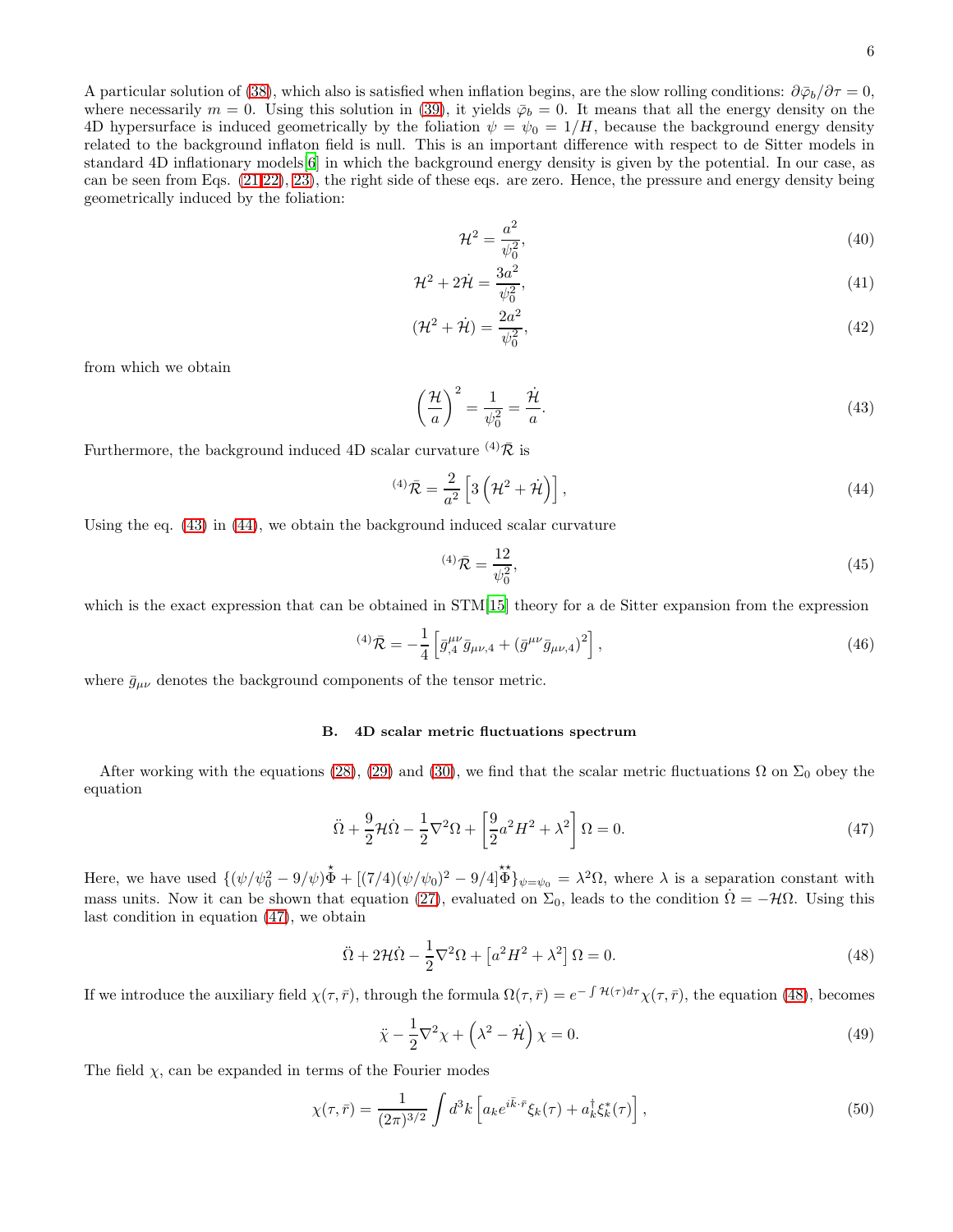where the annihilation and creation operators  $a_k$  and  $a_k^{\dagger}$ , satisfy

<span id="page-6-0"></span>
$$
[a_k, a_{k'}^{\dagger}] = \delta^{(3)}(\bar{k} - \bar{k}'), \qquad [a_k, a_{k'}] = [a_k^{\dagger}, a_{k'}^{\dagger}] = 0.
$$
 (51)

Inserting  $(50)$  in  $(49)$  and using  $(51)$ , we find

<span id="page-6-1"></span>
$$
\ddot{\xi}_k + \left(k_{eff}^2 - \frac{2}{\tau^2} + \lambda^2\right)\xi_k = 0,
$$
\n(52)

where  $k_{eff}^2 = k^2/2$ . If we require that the modes  $\xi_k$  to be normalized, they must satisfy the following expression on the UV-sector:

$$
\xi_k \dot{\xi}_k^* - \xi_k^* \dot{\xi}_k = i \frac{4\pi G}{9a_0^2}.
$$
\n(53)

Thus, choosing the Bunch-Davies vacuum condition, the normalized solution of [\(52\)](#page-6-1) reads

<span id="page-6-2"></span>
$$
\xi_k(\tau) \simeq \frac{i\pi}{3a_0} \sqrt{G} \mathcal{H}^{(2)}_{\nu}[z(\tau)],\tag{54}
$$

where  $\mathcal{H}^{(2)}_{\nu}[z(\tau)]$  is the second kind Hankel function,  $\nu = (1/2)\sqrt{1+4\beta}$  and  $z(\tau) = k_{eff}\tau$ . Notice that  $\beta = 2 - \lambda^2 \tau^2 >$ 0, such that the conformal time at the beginning of inflation  $\tau_0 = -\frac{\sqrt{2}}{\lambda_0}$  is defined such that  $\beta_0 = 2 - \lambda^2 \tau_0^2 = 0$  and the conformal time at the end of inflation complies with  $\beta_e = 2 - \lambda^2 \tau_e^2 \simeq 2$ . Using the definition of  $\beta$ , it is easy to show that the parameter  $\nu \approx 3/2$  for  $\tau_e^2 \ll 2/\lambda^2$ , which assures that the spectral index  $1 > n_s > 0.96[16]$  $1 > n_s > 0.96[16]$ . Using the fact that  $1 - n_s = 3 - 2\nu$ , we obtain for  $\lambda = 10^{-10} G^{-1/2}$ , that the range of acceptable values for  $\tau_e$  is

$$
0 < (-\tau_e) < 0.245 \times 10^{10} \, G^{1/2}.
$$
\n
$$
(55)
$$

It is important to see how the universe becomes scale invariant with the expansion of the universe because  $\beta(\tau)$ evolves from  $\beta_0 = 0$  to  $\beta_e \simeq 2$  along the inflationary expansion. The temporal evolution of  $\beta$ , and hence of the spectral index  $n_s$ , is due to the existence of  $\lambda$ , which has a clear origin in the extra space-like coordinate  $\psi$  [see eqs. [\(47\)](#page-5-2) and below]. This result cannot be found in standard 4D inflationary models.

The amplitude of the 4D gauge-invariant metric fluctuations  $\langle \Omega^2 \rangle_{IR}$  on the IR-sector  $(k_{eff} \tau \ll 1)$ , is given by

<span id="page-6-3"></span>
$$
\left\langle \Omega^2 \right\rangle_{IR} = \frac{1}{2\pi^2} \left( \frac{a_0}{a} \right)^2 \int_{k=0}^{\epsilon_1 k_{wh}} dk k^2 \left( \xi_k \xi_k^* \right) \big|_{IR} \tag{56}
$$

where  $\epsilon_1 = k_{max}^{IR}/k_p \ll 1$  is a dimensionless parameter, being  $k_{max}^{IR} = k_{wh}(\tau_i) = \sqrt{(4/\tau_i^2) - 2\lambda^2}$  the wave number related to the Hubble radius by the time when the modes re-enter to the horizon  $\tau_i$ . The Planckian wave number is here denoted by  $k_p$ . Now, considering the asymptotic expansion for the Hankel function  $\mathcal{H}^{(2)}_{\nu}[x] \simeq -(i/\pi)\Gamma(\nu)(x/2)^{-\nu}$ in the expression [\(54\)](#page-6-2), the equation [\(56\)](#page-6-3) yields

<span id="page-6-4"></span>
$$
\left\langle \Omega^2 \right\rangle_{IR} = \frac{2^{1+3\nu}}{3^2} \Gamma^2(\nu) \left(\frac{H\tau}{2\pi}\right)^2 \left(\frac{1}{aH}\right)^{2-2\nu} \int_0^{\epsilon_1 k_{wh}} \frac{dk}{k} k^{3-2\nu} . \tag{57}
$$

It can be easily seen from this equation that the corresponding spectrum for scalar metric fluctuations reads

$$
\mathcal{P}_{\Omega}(k) = \frac{2^{1+3\nu}}{3^2} \Gamma^2(\nu) \left(\frac{H\tau}{2\pi}\right)^2 \left(\frac{1}{aH}\right)^{2-2\nu} k^{3-2\nu}.
$$
\n(58)

This spectrum results nearly scale invariant for  $\nu \approx 3/2$ , value that may be achieved when  $\lambda^2 \tau^2 \ll 1$ . Performing the integration in [\(57\)](#page-6-4), the amplitude of the scalar metric fluctuations is given finally by

$$
\langle \Omega^2 \rangle_{IR} = \frac{2^{1+3\nu}}{3^2} \Gamma^2(\nu) \left(\frac{H\tau}{2\pi}\right)^2 \left(\frac{1}{aH}\right)^{2-2\nu} \epsilon_1^{3-2\nu} k_{wh}^{3-2\nu},\tag{59}
$$

which tends to zero as  $\tau \to 0$ .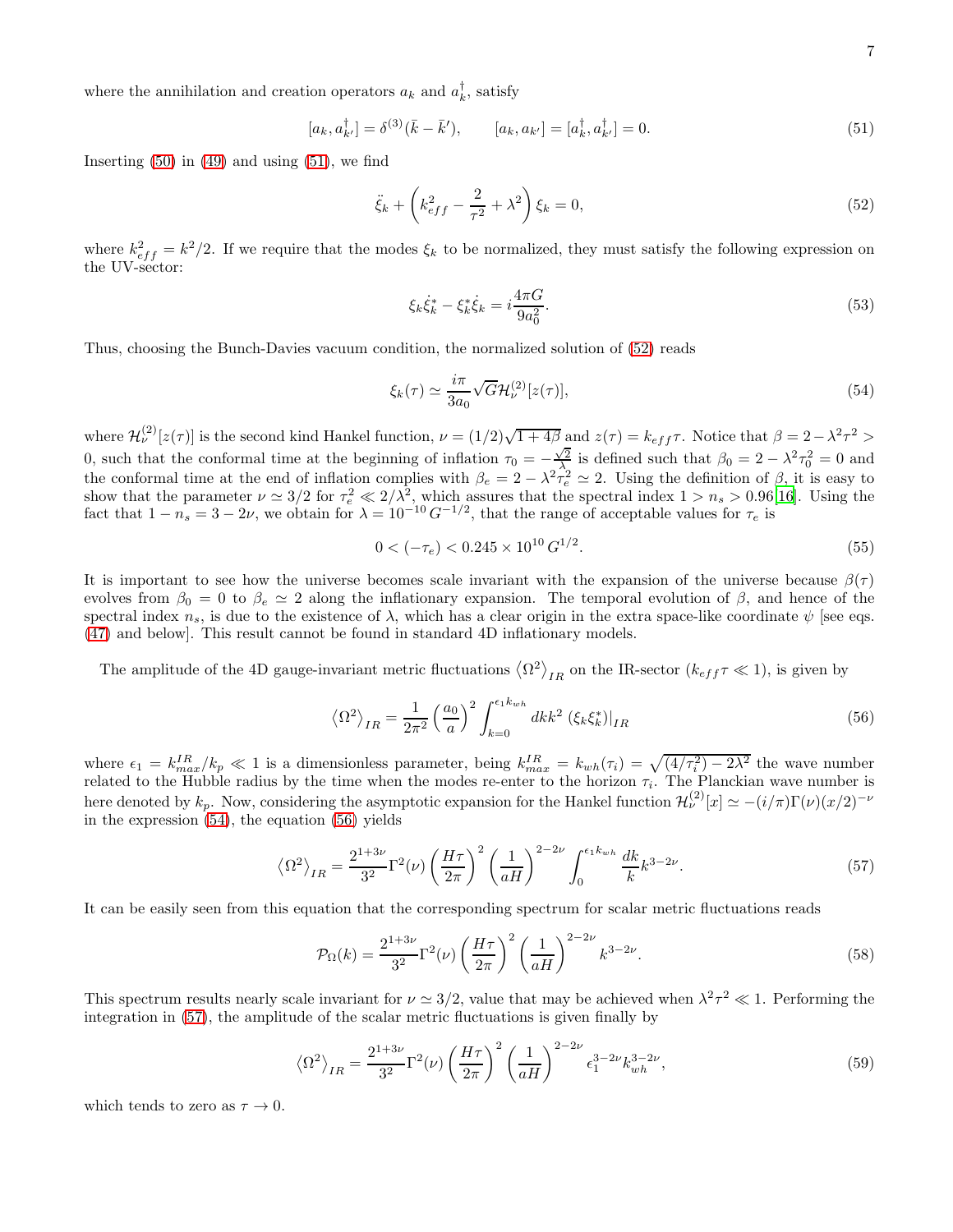## C. 4D inflaton field fluctuations

Since the background inflaton field  $\varphi_b$ , is a constant, the dynamics of the inflaton field fluctuations  $\delta\varphi$  are given by the first row of the equation of motion [\(20\)](#page-3-1) on the hypersurface  $\psi = \psi_0$ . The equation of motion for the time dependent modes  $\zeta_k(\tau)$  is

$$
\ddot{\zeta}_k + 2\mathcal{H}\dot{\zeta}_k + \left[k^2 - a^2\lambda^2\right]\zeta_k(\tau) = 0,\tag{60}
$$

which has the general solution

$$
\zeta_k(\tau) = A_1 \left(-\tau\right)^{3/2} \mathcal{H}_{\mu}^{(1)}\left[-k \,\tau\right] + A_2 \left(-\tau\right)^{3/2} \mathcal{H}_{\mu}^{(2)}\left[-k \,\tau\right],\tag{61}
$$

Here,  $\mathcal{H}^{(1,2)}_{\mu}[-k\tau]$  are respectively the first and second kind Hankel functions,  $\mu = \sqrt{9 + 4\lambda^2 \psi_0^2}/2$ . One can define  $\zeta_k(\tau) = \tau \sigma_k(\tau)$ , such that  $\sigma_k(\tau)$  are the time dependent modes for the redefined field fluctuations  $\sigma(\vec{x}, \tau)$ , that can be expanded in terms of Fourier modes

$$
\sigma(\tau,\vec{x}) = \frac{1}{(2\pi)^{3/2}} \int d^3k \left[ A_k e^{i\vec{k}\cdot\vec{x}} \sigma_k(\tau) + A_k^\dagger e^{-i\vec{k}\cdot\vec{x}} \sigma_k^*(\tau) \right],\tag{62}
$$

where the annihilation and creation operators  $A_k$  and  $A_k^{\dagger}$  satisfy the commutation algebra

$$
[A_k, A_{k'}^\dagger] = \delta^{(3)}(\vec{k} - \vec{k}'), \qquad [A_k, A_{k'}] = [A_k^\dagger, A_{k'}^\dagger] = 0,
$$
\n(63)

and to be fulfilled the algebra

$$
[\sigma(\tau, \vec{x}), \dot{\sigma}(\tau, \vec{x}')] = i \,\delta^{(3)}\left(\vec{x} - \vec{x}'\right),\tag{64}
$$

must require the normalization condition  $\sigma_k \dot{\sigma}_k^* - \dot{\sigma}_k \sigma^* = i$ . Therefore, the normalization constants are given by

$$
A_2 = -\frac{\sqrt{\pi}}{2\psi_0} e^{-i\nu\pi/2}, \qquad A_1 = 0.
$$
 (65)

The amplitude of the fluctuations of the inflaton field on large scales ( $k\tau \ll 1$ ), is obtained by means of the formula

<span id="page-7-0"></span>
$$
\left\langle \delta \varphi^2 \right\rangle_{IR} = \frac{1}{2\pi^2} \left( \frac{a_0}{a} \right)^2 \int_{k=0}^{\epsilon_2 k_{wh}} dk k^2 \left( \sigma_k \sigma_k^* \right) \Big|_{IR},\tag{66}
$$

where  $\epsilon_2 = k_{max}^{IR}/k_p$ , being in this case  $k_{max}^{IR} = \sqrt{(2/\tau_i) + a_i^2 \lambda^2}$ , with  $a_i = a(\tau_i)$ . Thus, making use of the asymptotic expansion for the Hankel function  $\mathcal{H}^{(2)}_{\mu}[x] \simeq -(i/\pi)\Gamma(\mu)(x/2)^{-\mu}$ , the expression [\(66\)](#page-7-0) becomes

$$
\langle \delta \varphi \rangle_{IR} = \frac{a_0^2 2^{2\mu - 1}}{\psi_0^2} \frac{\Gamma^2(\mu)}{\pi} \left(\frac{H}{2\pi}\right)^2 \left(\frac{1}{aH}\right)^{3-2\mu} \int_0^{\epsilon_2 k_{wh}} \frac{dk}{k} k^{3-2\mu}.
$$
 (67)

After straightforward calculations, the mean squared fluctuations for the inflaton field read

$$
\left\langle \delta \varphi^2 \right\rangle_{IR} = \frac{a_0^2 2^{2\mu - 1}}{\psi_0^2} \frac{\Gamma^2(\mu)}{\pi} \left( \frac{H}{2\pi} \right)^2 \epsilon_2^{3 - 2\mu} \left( \frac{k_{wh}}{aH} \right)^{3 - 2\mu} . \tag{68}
$$

In this manner, the spectrum for the inflaton fluctiations on 4D, is given by

$$
\mathcal{P}_{\delta\varphi}(k) = \frac{a_0^2 2^{2\mu - 1}}{\psi_0^2} \frac{\Gamma^2(\mu)}{\pi} \left(\frac{H}{2\pi}\right)^2 \left(\frac{k}{aH}\right)^{3-2\mu}.
$$
\n
$$
(69)
$$

This spectrum shows that its nearly scale invariance is achieved for  $\mu \approx 3/2$ , and in turn this value is obtained when  $\lambda^2 \psi_0^2 \ll 1/4.$